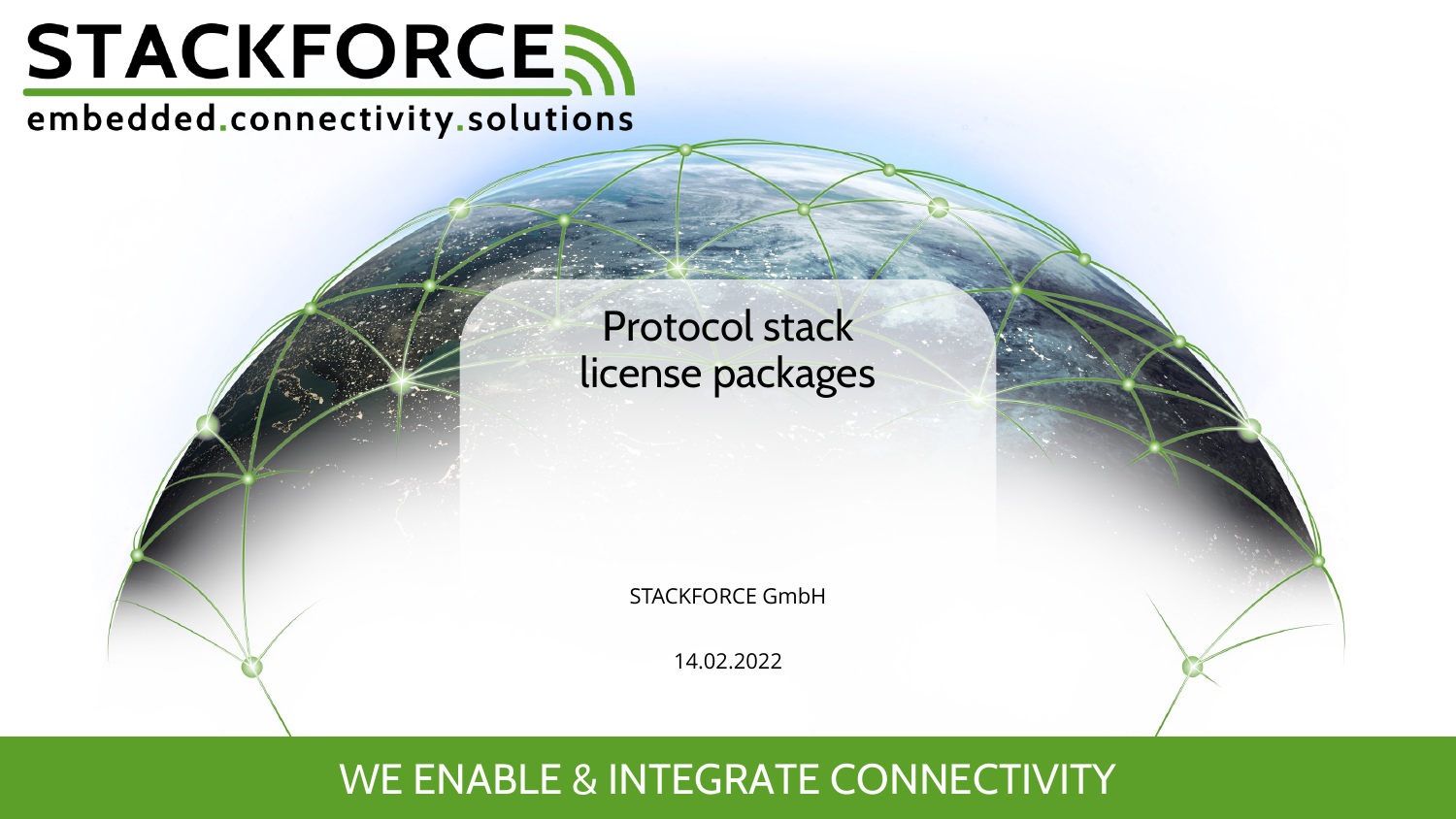# PROTOCOL STACK LICENSE PACKAGES

### **STARTER**

Explore the possibilities of wireless connectivity at small scale.

#### **Commercial:**

- Pre-paid royalties:
	- 100 copies
	- 500 copies
	- 1.000 copies
	- 5.000 copies

#### **Technical:**

- Protocol Stack: Object code
- RF Driver: Object code
- HAL: Source code
- Limited address range

#### **Support & Maintenance:**

- 12 months
- Maintenance & warranty
- No support included

## PROFESSIONAL

Enables predictable scaling of wireless connectivity solutions.

#### **Commercial:**

- Pre-paid royalties:
	- 10.000 copies
	- 50.000 copies

### ENTERPRISE <sup>1</sup>

Technically unlimited, flexible business: Only pay what you need.

#### **Commercial:**

- Post-paid royalties:
	- Upfront fee
	- Quarterly reporting

### UNLIMITED

No limits, no reports - unlimited wireless connectivity!

#### **Commercial:**

• One-off license fee

#### **Technical:**

- Protocol Stack: Object code
- RF Driver: Object code
- HAL: Source code

#### **Support & Maintenance:**

- 12 months
- Maintenance & warranty
- 16 hours of support
- Support via email & phone
- Response time: < 2 business day

#### **Technical:**

- Protocol Stack: Object code
- RF Driver: Object code
- HAL: Source code
- Limited address range

#### **Support & Maintenance:**

- 12 months
- Maintenance & warranty
- 8 hours of support
- Support via email
- Response time: < 5 business days

#### **Technical:**

- Protocol Stack: Object code
- RF Driver: Object code
- HAL: Source code

#### **Support & Maintenance:**

- 12 months
- Maintenance & warranty
- 8 hours of support
- Support via email
- Response time: < 5 business days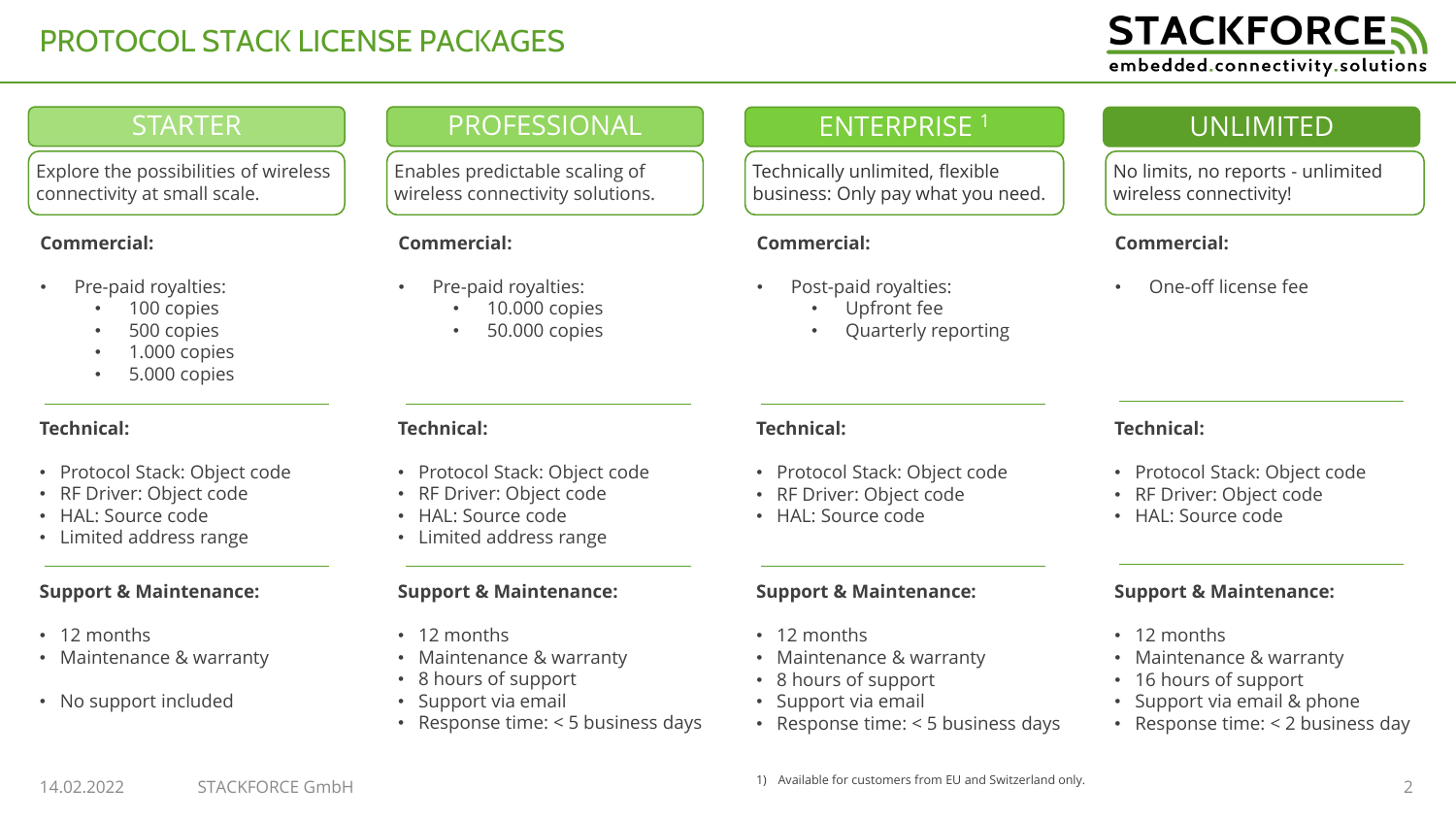# A **License packages** consists of …



**License**: Usage rights for one or multiple protocol stacks.

**Deliverable**: Verified protocol stack software package for a certain hardware platform.



**Support & Maintenance**: 12 months of support & maintenance of a deliverable.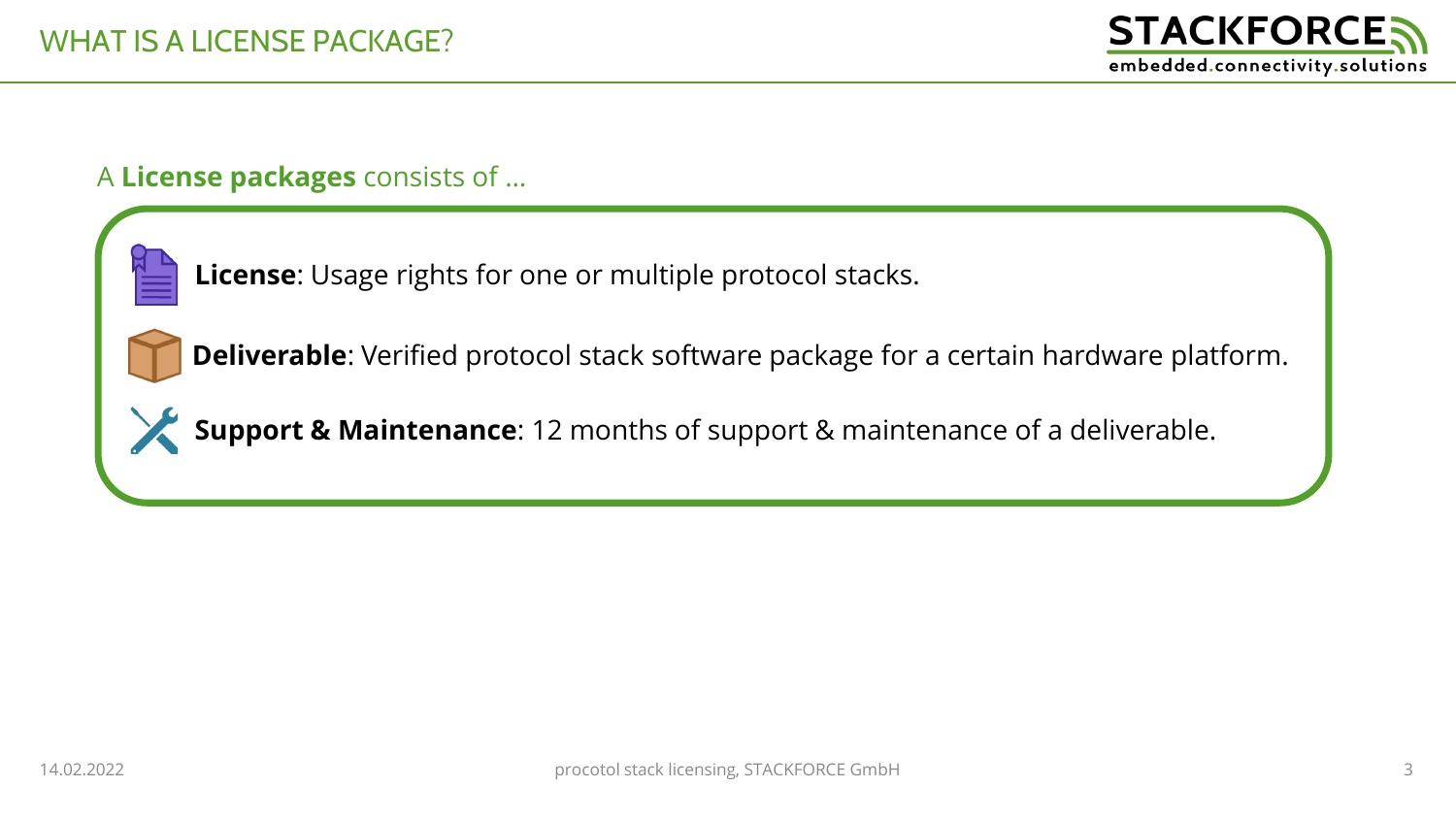**COMMERCIAL** 

#### PRE-PAID ROYALTIES

#### POST-PAID ROYALTIES

**Pre-paid royalties** are license fees for each copy of the software paid in advance for the whole number of ordered copies.

In contrast to software licensed via one-off or post-paid royalties, pre-paid royalty licensed software is technically limited to the exact number of software copies ordered and paid. This is e.g. done by limiting it to a certain address range reflecting the number of licensed copies. To extend the number of copies purchased, a new order needs to be placed and paid.

**Post-paid royalties** are consisting of an upfront fee as well as a license fee for each copy of the software.

- 1. The **upfront fee** is due in advance to delivery of the software.
- 2. Licensee frequently provides a report about the number of units produced and equipped with the licensed software. This report must be created and sent to STACKFORCE unsolicited within 30 days after the end of each quarter of a year. STACKFORCE will then invoice the **royalties** according to the relevant price per unit.

STACKFORCE has the right to verify correctness of the reports at any time. STACKFORCE also has the right to hire a third-party service provider for this verification. Licensee is obliged to support STACKFORCE resp. a hired third-party service provider by providing the necessary access to accounting and production information.

#### ONE-OFF LICENSE

**One-off licensing** is rather simple, it is a license agreement that grants rights for unlimited copies by paying a one-time fee only. The license fee is due in advance to delivery of the software.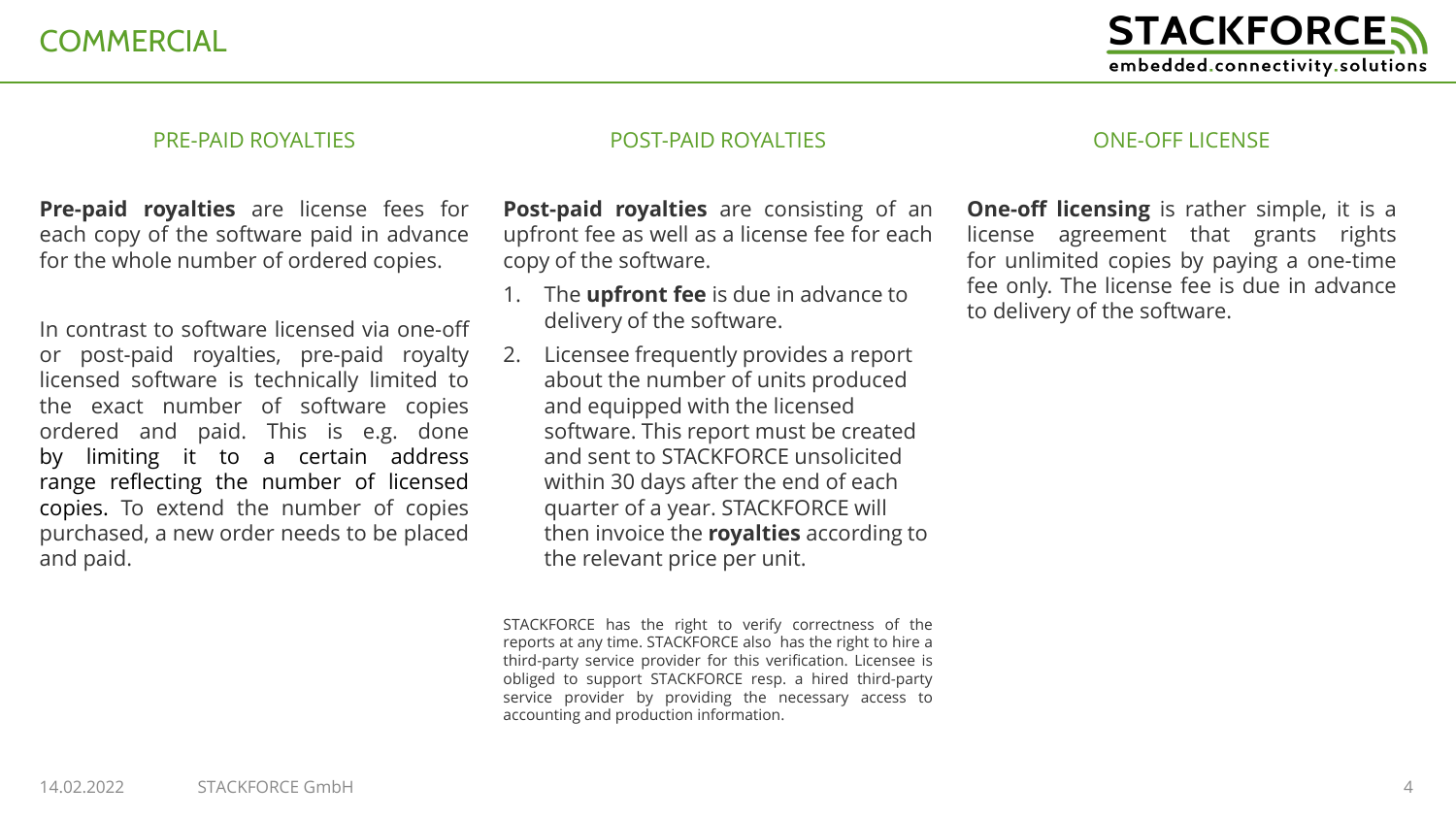### RF Driver

The RF Driver implements that actual interface to a certain radio silicon. It contains all relevant configurations and state management of the respective radio and connects to the actual protocol stack. This component is hardware specific and not part of the actual protocol stack.

## Hardware Abstraction Layer (HAL)

In order to operate a protocol stack in conjunction with a certain hardware, a HAL for a certain platform is required. The HAL consists of the necessary drivers and driver abstractions for either

- a microcontroller (MCU) or microprocessor (CPU),
- a single chip transceiver (TRX),
- a system-on-chip (SoC) combining MCU / CPU and TRX in one package or silicon,

The HAL typically connects the following required hardware functions to software (depends on stack and configuration) :

- $\cdot$  1 2 x Timer
- 1 x SPI, 2 4 x GPIO (applies to and depends on the actual single chip transceiver)
- Software RF interface (applies to system-on-chip)
- AES encryption, CRC calculation, Encodings (if available and applicable)

### Limited address range

In order to enable the pre-paid royalty license model, all protocol standards that do require a unique address per device, get limited to a certain address range. This range includes a number of addresses, corresponding to the number of copies you're allowed to create, according to the related license agreement. This address range can be

- specified when ordering or
- assigned automatically from address pool by STACKFORCE.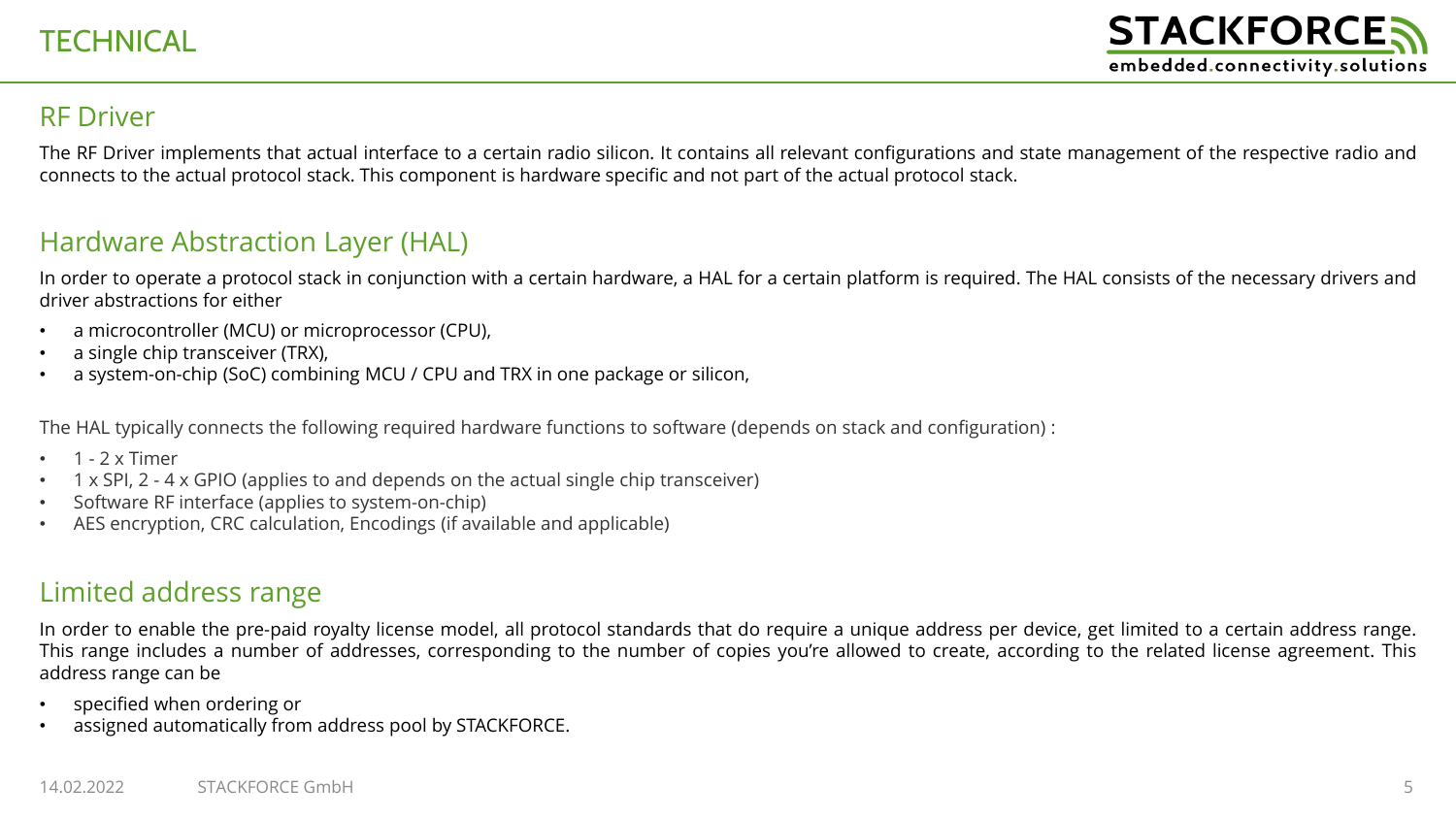# Support

#### **Workflow for every support request/case:**

- 1. STACKFORCE receives a support request, provides first feedback including an effort estimation.
- 2. Based on feedback and effort estimation, customer will decide:
	- a. Approved: STACKFORCE will process the support request.
	- b. Declined: Processing of support case rejected (up to 1h will be charged to the budget though for first feedback).
- 3. In case STACKFORCE recognizes unforeseen issues preventing to keep efforts within initially approved budget, STACKFORCE will immediately inform Customer. Based on this updated effort estimation, customer will decide:
	- a. Approved: updated overall effort estimation accepted and processing of the support request will be continued.
	- b. Declined: Support case processing stopped, already spent efforts will be charged to the budget.

More details can be found at "Standard Support Conditions" document by STACKFORCE. This document can be found at the homepage [www.stackforce.de](http://www.stackforce.de/) or upon request [info@stackforce.de](mailto:info@stackforce.de).

# Maintenance

Maintenance includes reception of new versions providing updates against the background of

- a) removal of malfunctions (bug fixes),
- b) functional improvements and
- c) functional extensions,

whereas type and scope regarding b) and c) are up to STACKFORCE.